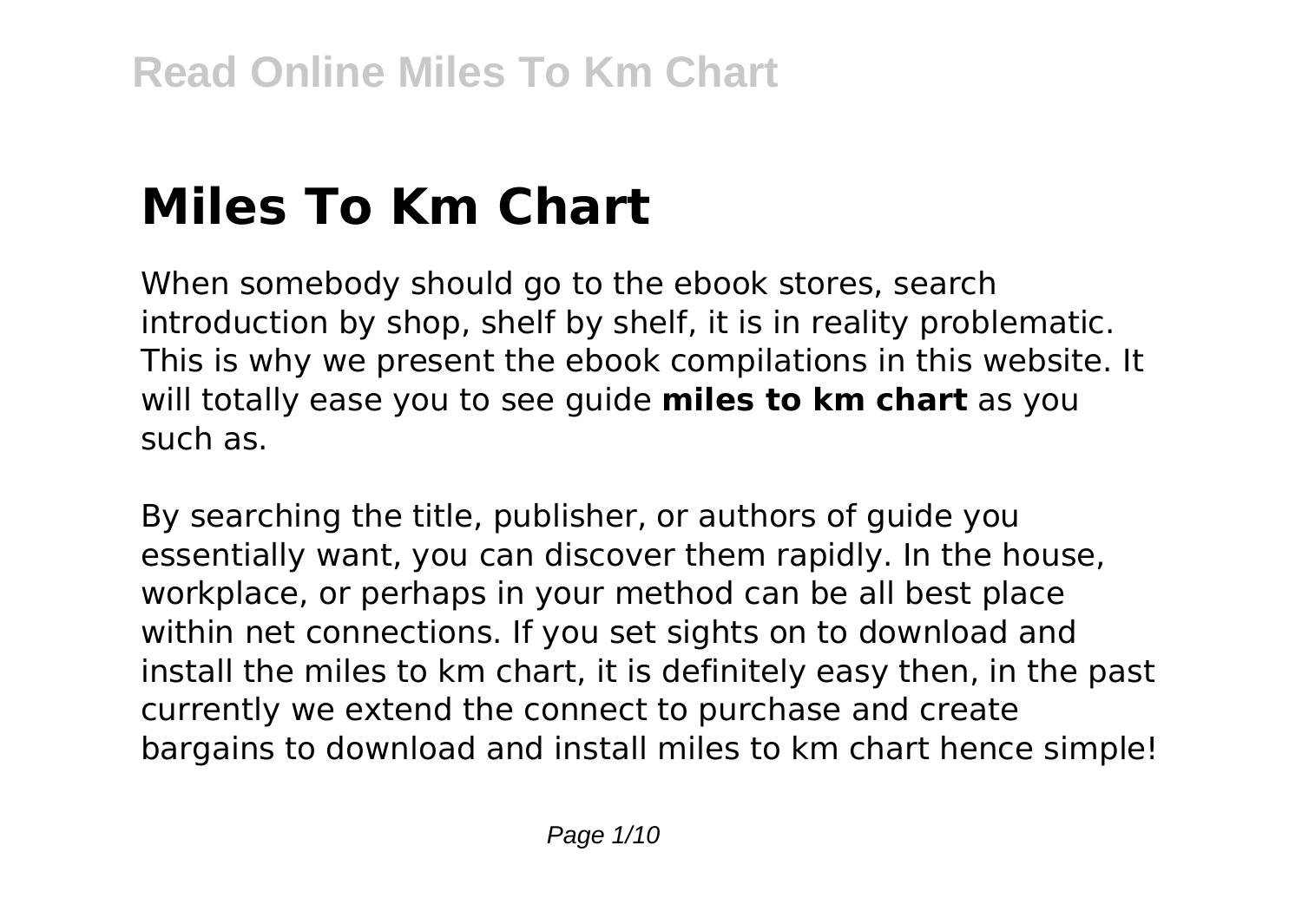LibriVox is a unique platform, where you can rather download free audiobooks. The audiobooks are read by volunteers from all over the world and are free to listen on your mobile device, iPODs, computers and can be even burnt into a CD. The collections also include classic literature and books that are obsolete.

#### **Miles To Km Chart**

How to convert miles to kilometers. 1 mile is equal to 1.609344 kilometers: 1 mi =  $1.609344$  km. The distance d in kilometers (km) is equal to the distance d in miles (mi) times 1.609344: d  $(km) = d$  (mi)  $\times$  1.609344. Example. Convert 20 miles to kilometers: d (km) = 20mi  $\times$  1.609344 = 32.18688km. Miles to kilometers conversion table

### **Miles to km | Miles to kilometers converter** Miles Kilometers; 40 mi: 64.37 km: 41 mi: 65.98 km: 42 mi: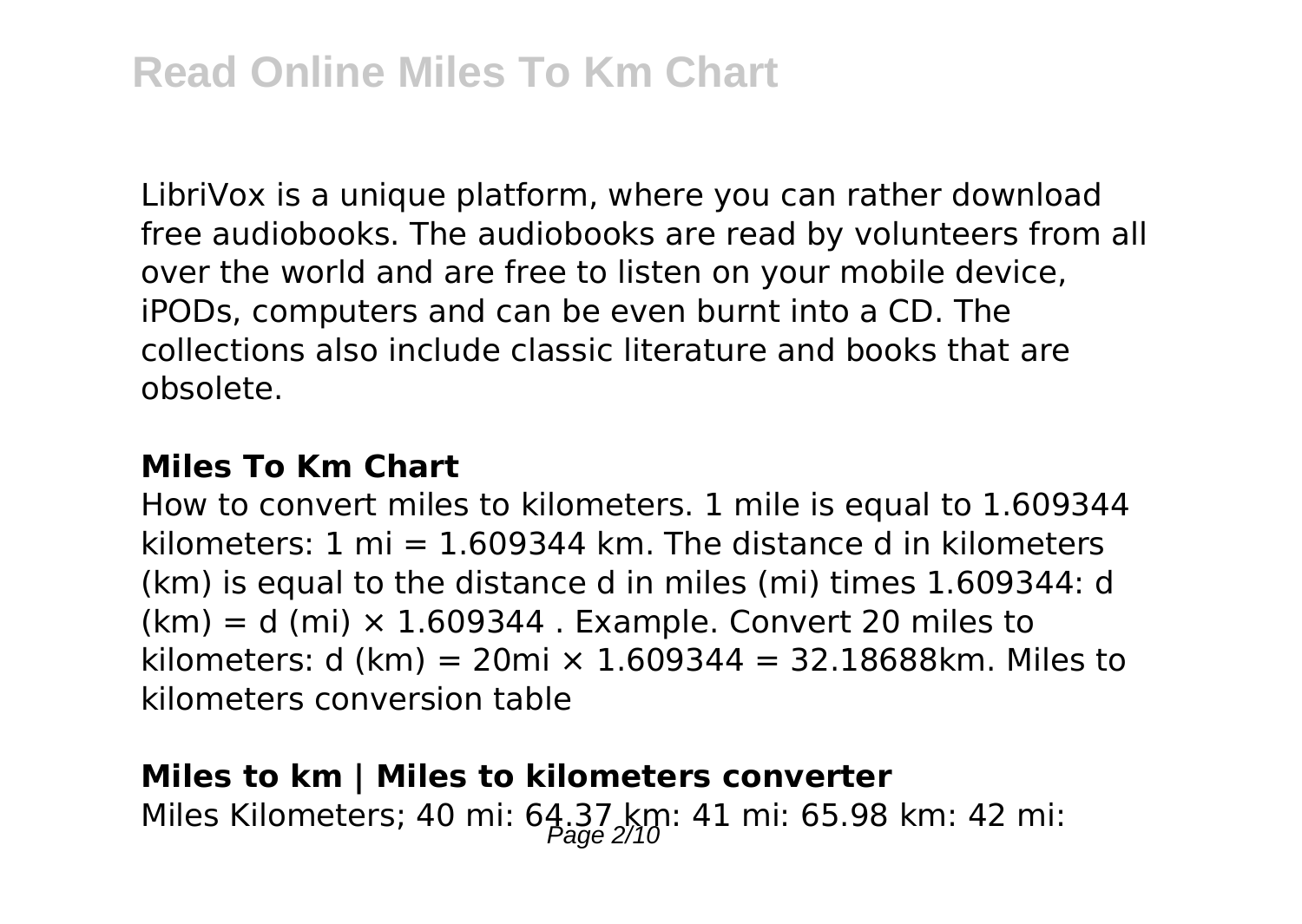67.59 km: 43 mi: 69.20 km: 44 mi: 70.81 km: 45 mi: 72.42 km: 46 mi: 74.03 km: 47 mi: 75.64 km: 48 mi: 77.25 km: 49 mi: 78.86 km: 50 mi: 80.47 km: 51 mi: 82.08 km: 52 mi: 83.69 km: 53 mi: 85.30 km: 54 mi: 86.90 km: 55 mi: 88.51 km: 56 mi: 90.12 km: 57 mi: 91.73 km: 58 mi: 93.34 km: 59 mi: 94.95 km

#### **Miles to Kilometers - mi to km conversion**

 $\rightarrow$  Ouick conversion chart of miles to km. 1 miles to km = 1.60934 km. 5 miles to km = 8.04672 km. 10 miles to km = 16.09344 km. 15 miles to km = 24.14016 km. 20 miles to km = 32.18688 km. 25 miles to km =  $40.2336$  km. 30 miles to km = 48.28032 km. 40 miles to km = 64.37376 km. 50 miles to km = 80.4672 km ››

#### **Convert miles to km - Conversion of Measurement Units**

Convert miles to km calculator, plus 1-100 miles to km and metres chart. Convert miles to km calculator and 1-100 mile to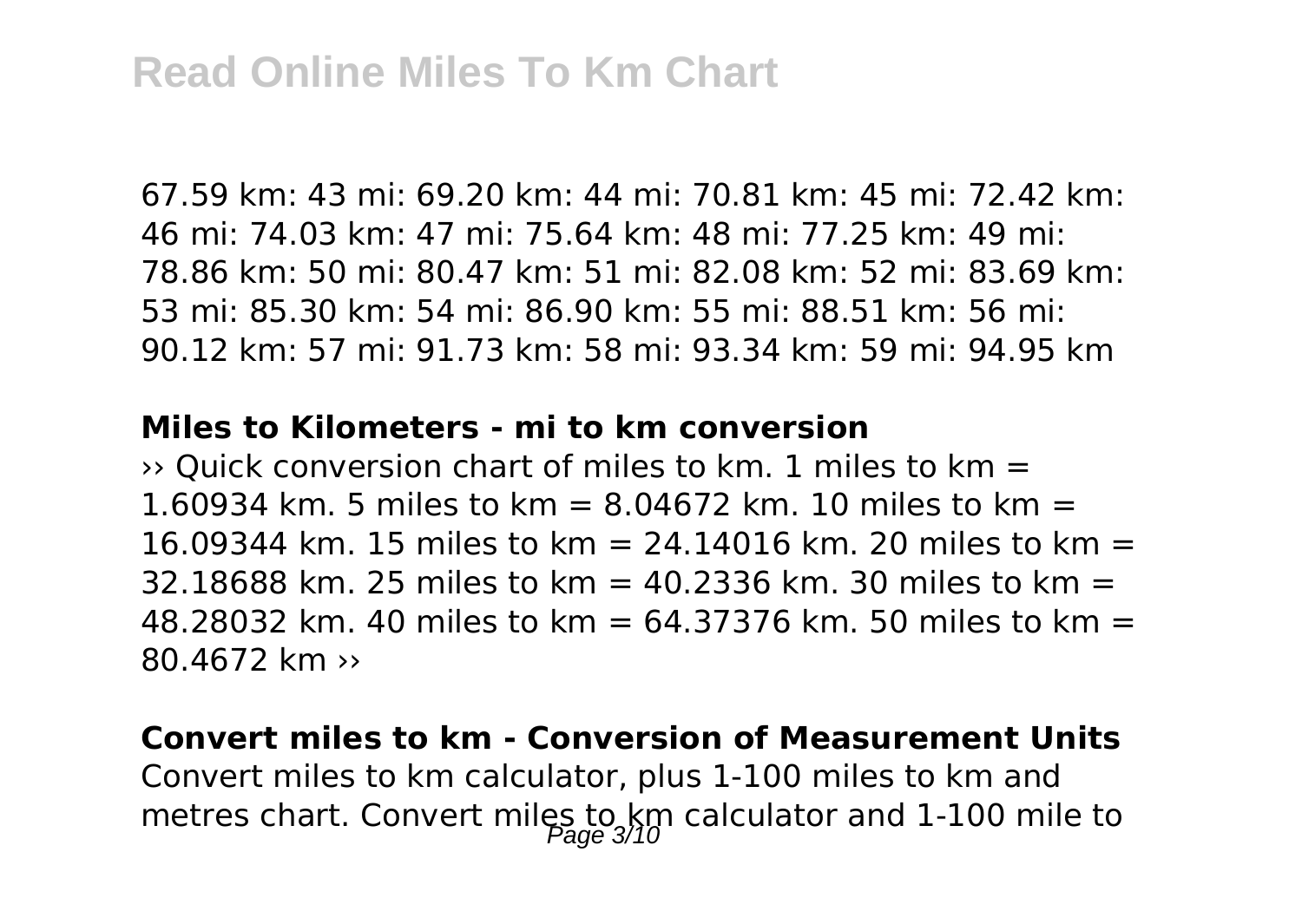km chart Converter Section. Enter a value in to the Miles and yards text box and click associated Get Results. Kilometres and metres value is below.

#### **Convert miles to km calculator and 1-100 mile to km chart**

Miles to Km converter. Easily convert miles to kilometers, with formula, conversion chart, auto conversion to common lengths, more

#### **Miles to km converter**

1 Mile = 1.609344 Kilometers Miles to Kilometers Definition The Miles to Kilometers Calculator is a free online miles to kilometers conversion utility that calculates how many kilometers are in a mile in almost real time. There are 1,000 meters in a kilometer.

## **Miles to Kilometers Calculator | Convert Miles to ...**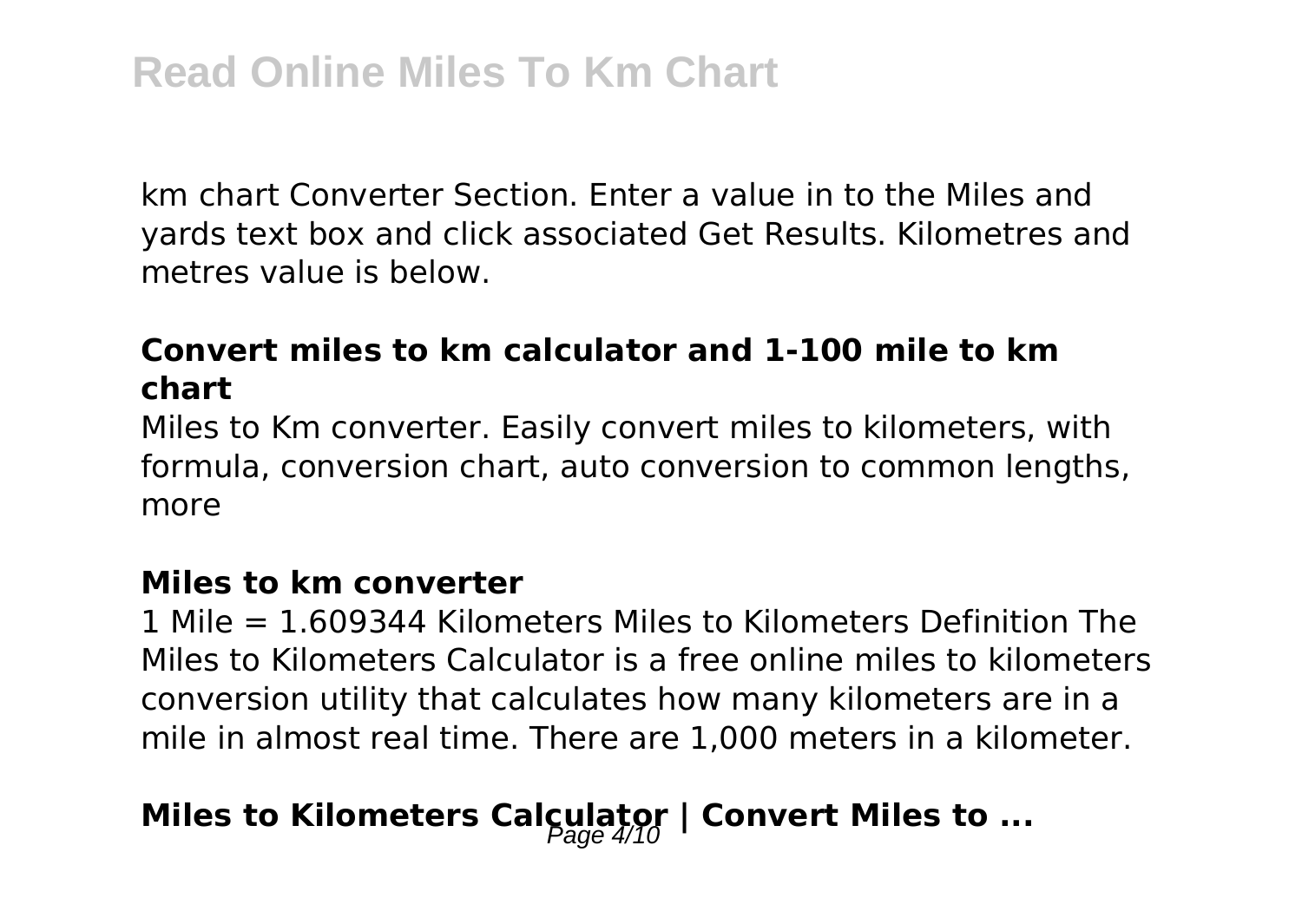Miles per hour to Kilometers per hour table. Start. Increments. Increment: 1000 Increment: 100 Increment: 20 Increment: 10 Increment: 5 Increment: 2 Increment: 1 Increment: 0.1 Increment: 0.01 Increment: 0.001 Fractional: 1/64 Fractional: 1/32 Fractional: 1/16 Fractional: 1/8 Fractional: 1/4 Fractional: 1/2. Accuracy.

#### **Miles per hour to Kilometers per hour - Metric Conversions**

Distance Calculator – How far is it? The Distance Calculator can find distance between any two cities or locations available in The World Clock. The distance is calculated in kilometers, miles and nautical miles, and the initial compass bearing/heading from the origin to the destination.

#### **Distance Calculator – How far is it?**

Calculator will immediately calculate with selected distance unit.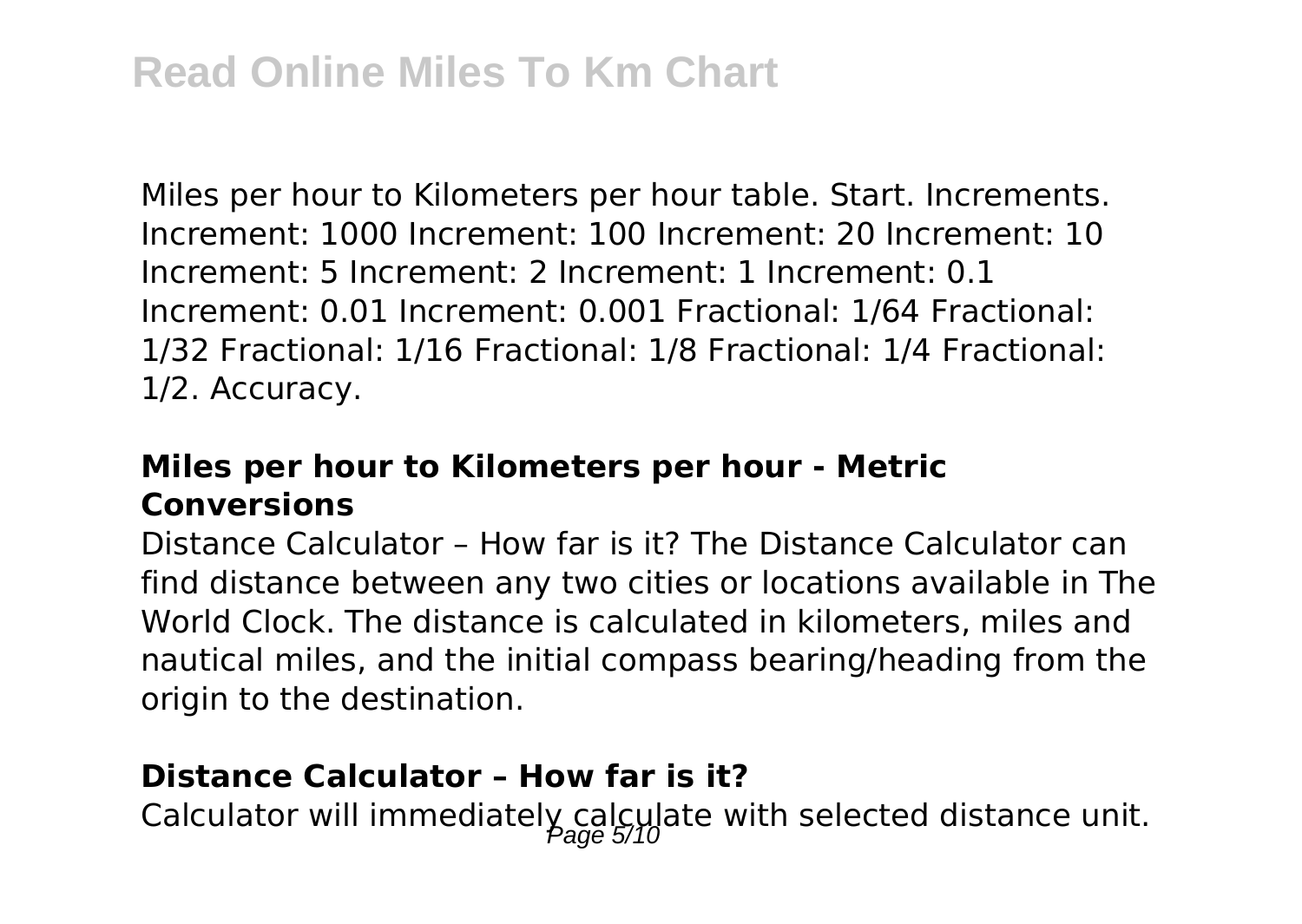Kilometers (km): is the unit of length equal to 1000 meters or 0.62137 miles. Miles (mi): is also the unit of length which is rarely used and is equal to 1.60934 kilometers.

#### **Distance Calculator Find Distance Between Cities**

Free Printable Chart to Convert Kilometers to Miles. Print a list of Kilometers to Miles Conversions. How to Convert Kilometers to Miles.

#### **Printable Kilometers to Miles Conversion Chart**

km $\leftrightarrow$ m $\leftrightarrow$ n = 1000 m km $\leftrightarrow$ cm 1 km = 100000 cm km $\leftrightarrow$ mm 1  $km = 1000000$  mm km $\leftrightarrow$ um 1 km = 1000000000 um km $\leftrightarrow$ nm 1  $km = 100000000000000$  nm km $\leftrightarrow$ pm 1 km = 1.0E+15 pm km $\leftrightarrow$ dm  $1 \text{ km} = 10000 \text{ dm}$  km↔Nautical league (international) coefficient: 0.179986 km↔Nautical mile (international) coefficient: 0.539957 km↔in 1 km = 39370.07874 in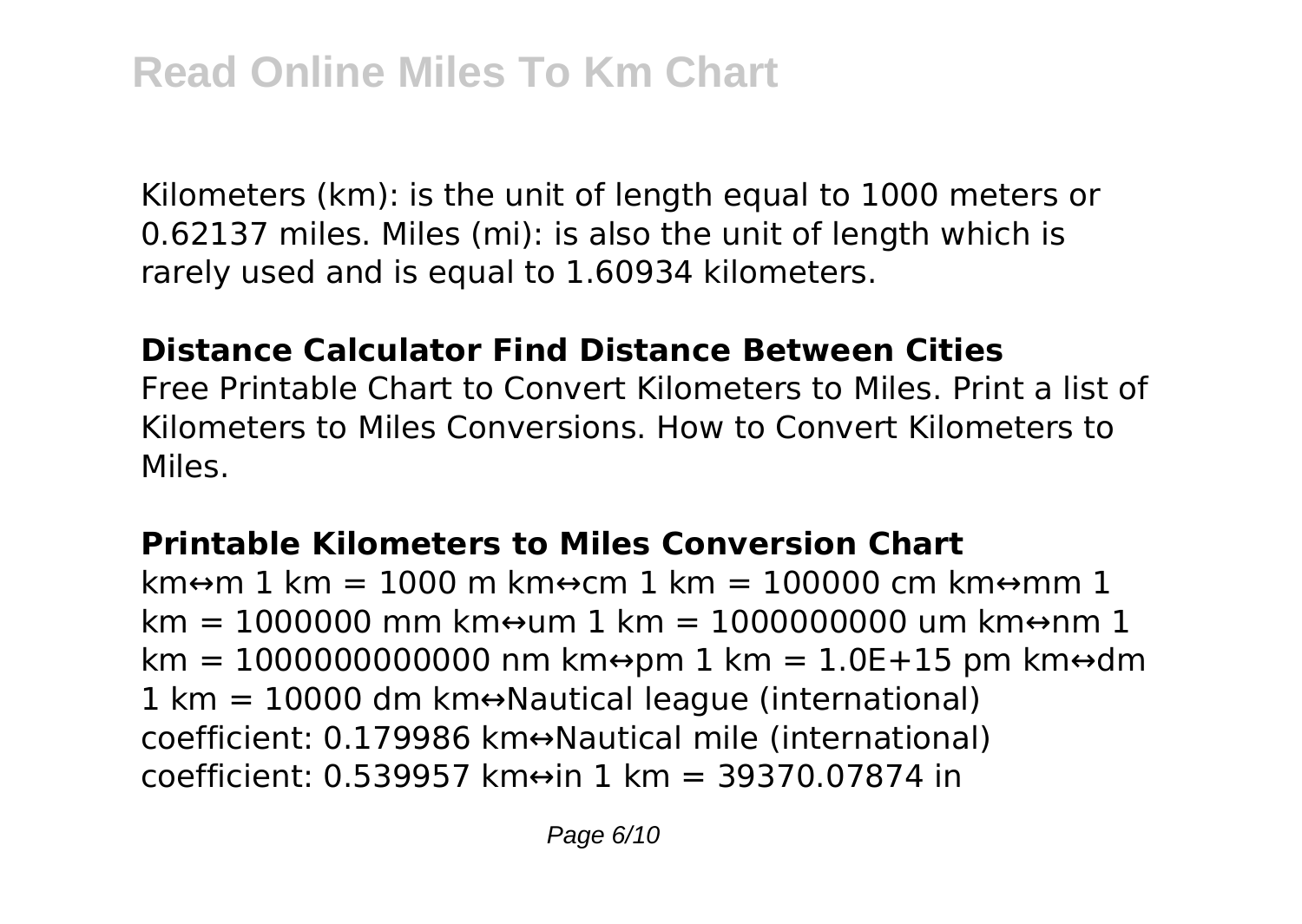#### **km to miles Converter, Chart -- EndMemo**

Running pace conversion chart - how to convert min/km to min/miles on the treadmill. From min/km to min/mile, what pace to run for what time in 5K, 10K, half marathon and marathon.

#### **Running pace conversion chart - how to convert min/km to ...**

Task: Convert 5 miles to kilometers (show work) Formula: mi x 1.609344 = km Calculations: 5 mi x  $1.609344 = 8.04672$  km Result: 5 mi is equal to 8.04672 km Conversion Table For quick reference purposes, below is a conversion table that you can use to convert from miles to km.

#### **Convert miles to km - Length / Distance Conversions**

Miles to Kilometers Conversion Table; Miles Kilometers; 1 mile: 1.60934 kilometers: 2 miles: 3.21869 kilometers: 3 miles: 4.82803 kilometers: 4 miles:  $6.43738$  kilometers: 5 miles: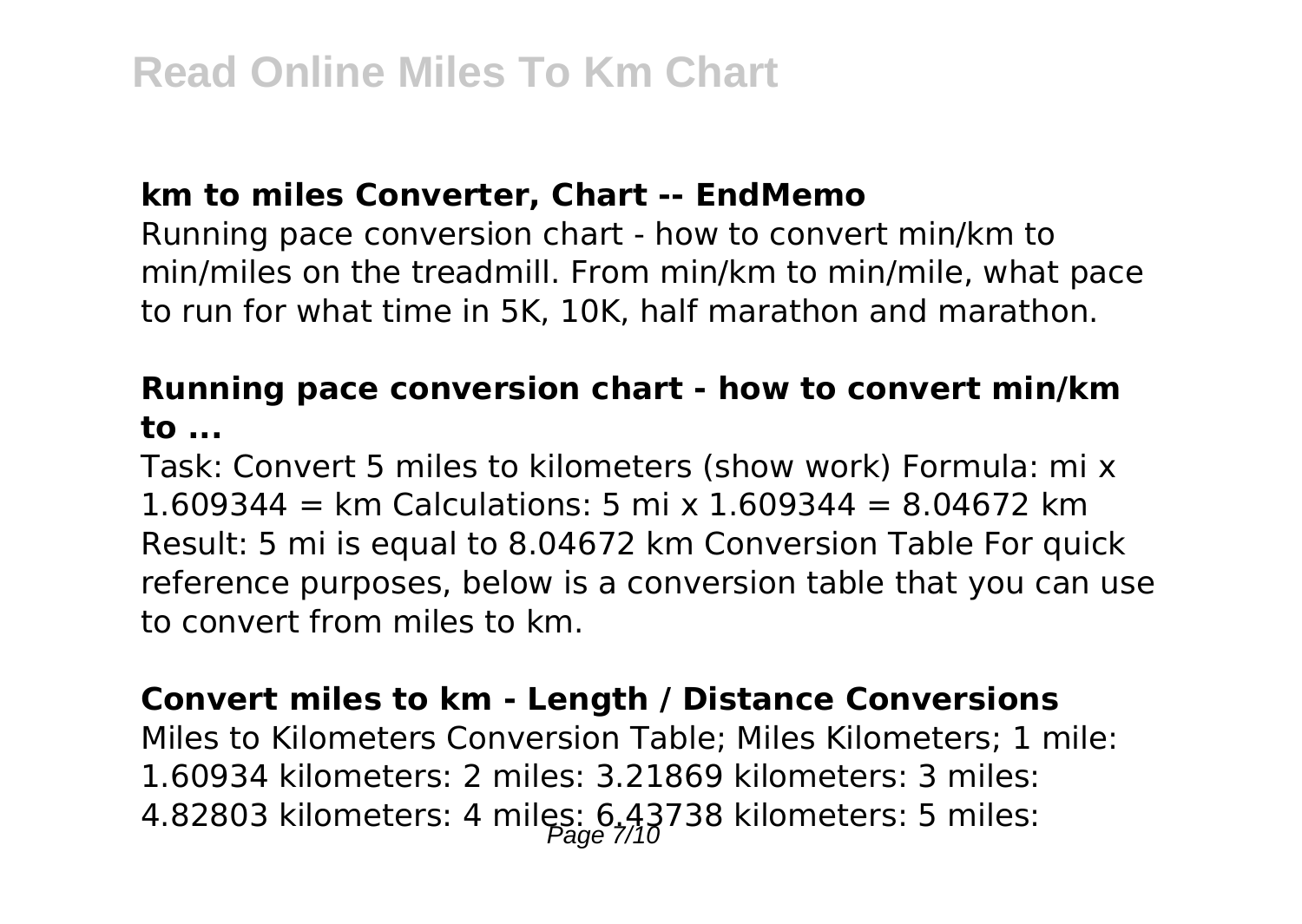8.04672 kilometers: 6 miles: 9.65606 kilometers: 7 miles: 11.26541 kilometers: 8 miles: 12.87475 kilometers: 9 miles: 14.4841 kilometers: 10 miles: 16.09344 kilometers: 11 miles: 17.70278 kilometers: 12 miles

#### **Kilometers and Miles Converter (km and mi)**

Miles To KM | How to convert miles to kilometers. 1 mile is equal to 1.609344 kilometers: 1 mi = 1.609344 km. 1 km =  $(1/1.609344)$  mi = 0.62137119 mi

## **Miles to km | Miles to Kilometers Converter - Conversion**

**...**

There are 0.5399568 nautical miles in a kilometer. What is a kilometer (km)? A kilometer is a unit of Length or Distance in the Metric System. The symbol for kilometer is km.

# Convert nautical miles to km<sub>2</sub> Length / Distance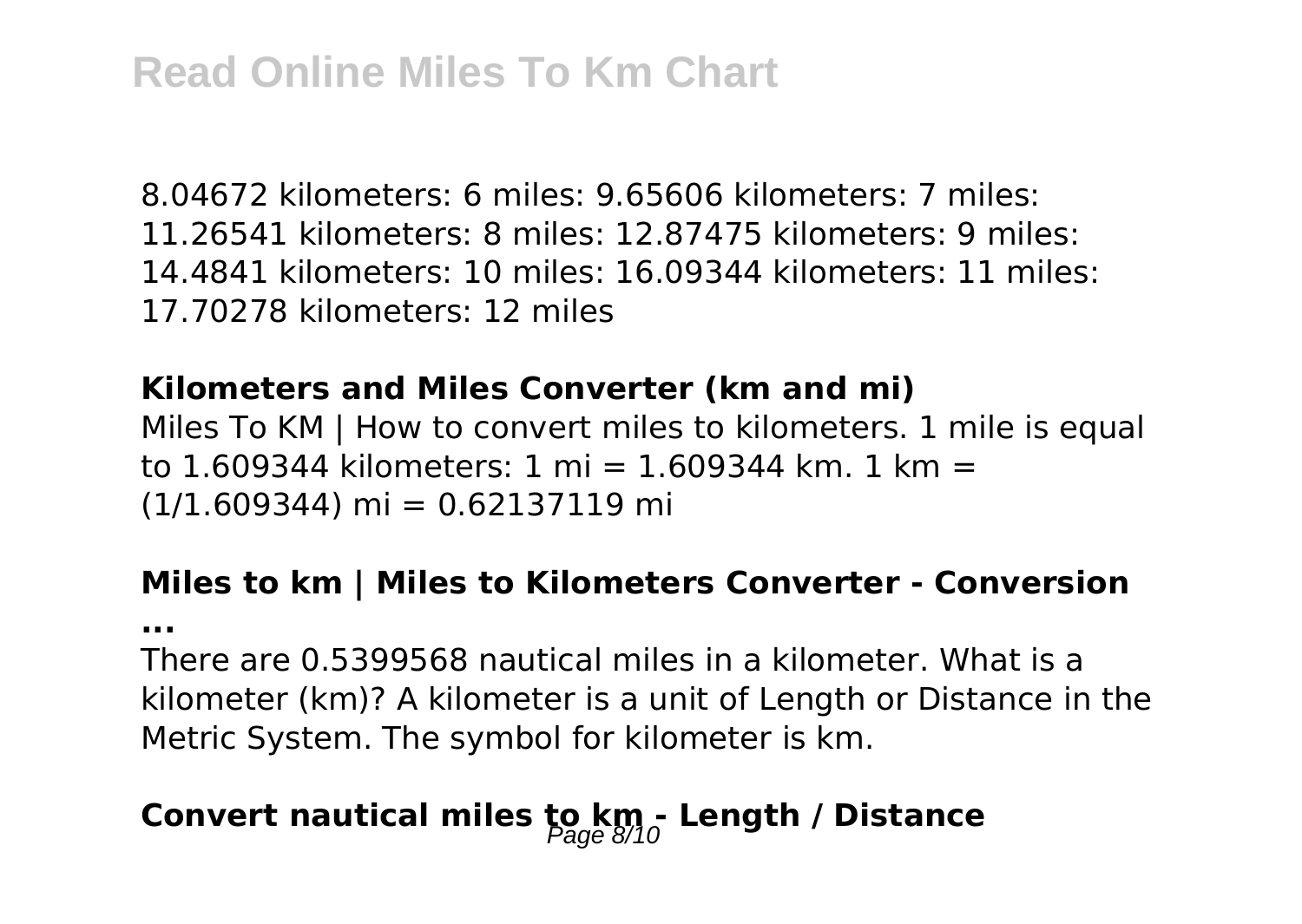#### **Conversions**

Convert miles to kilometers by multiplying the number of miles by 1.6, since there are 1.6 kilometers in a mile. So, 20 miles is 32 kilometers because 20  $\times$  1.6 = 32 kilometers. If you need a more accurate number, multiply by 1.60934 instead. Using the more accurate method, 20 miles would equal 32.1868 kilometers.

#### **How to Convert Miles to Kilometers: 9 Steps (with Pictures)**

Latitude/Longitude Distance Calculator Enter latitude and longitude of two points, select the desired units: nautical miles (n mi), statute miles (sm), or kilometers (km) and click Compute . Latitudes and longitudes may be entered in any of three different formats, decimal degrees (DD.DD), degrees and decimal minutes (DD:MM.MM) or degrees, minutes, and decimal seconds (DD:MM:SS.SS). Page 9/10